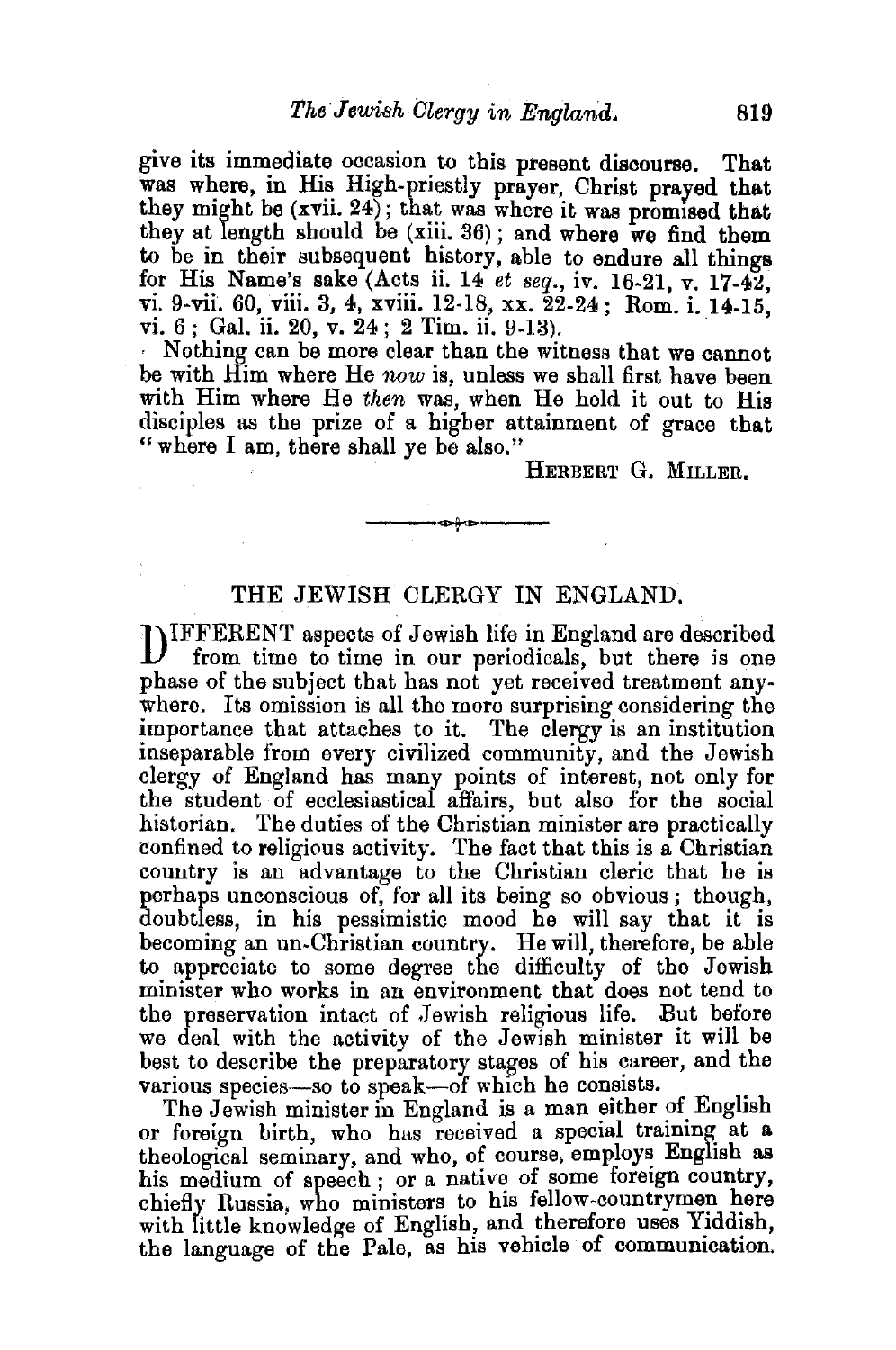These two species of the Anglo-Jewish clergy are differentiated by name, the English pastor being spoken of as a minister and the foreign one as a rabbi. 'fhis distinction requires a little explanation, since the Christian is wont to speak of all The English Jew never, or hardly ever, speaks of his minister as a rabbi; and, on the other hand, the foreign Jew would, certainly never dream of designating his rabbi a minister, for this term in his eyes implies an inferiority both in erudition and in orthodoxy. But, it will be asked, what of the Chief Rabbi, the head of the Jewish clergy in this country, who is an English-speaking minister? Here, it must be confessed, there is an anomaly. It is a frequent matter for satirical comment in Jewish circles that the Chief Rabbi is a chief without any rabbis, for all his subordinates are entitled " Reverend So-and-so," but never "Rabbi So-and-so." Further references will be made to this matter later on. For the present let it only be added that the Jewish minister is not a " priest." The priests in ancient Israel, as in modern Jewry, were the *Cohenim* (plural of *Cohen),* a branch of the tribe of Levi. Theirs is the privilege of being "called up" first to the reading of the Law, even before the minister, and of blessing the congregation on festivals: but unless they are ministers professionally they exercise no ecclesiastical function. It so happens that the present Chief Rabbi, Dr. Herman Adler, is a *Cohen,* so that he combines in himself the priesthood with the ministry. It will be understood that the priesthood is hereditary, and it includes in this country men like Mr. Arthur Cohen, K.C., and Mr. Benjamin L. Cohen, M.P.

The Jewish minister, properly so called, receives his training at Jews' College, which is located at Queen Square House, Guilford Street, within a few minutes' walk from the British Museum. In accordance with the provisions of the foundation deed, Jews' College must be situated within easy distance of University College, so that the students may be able to attend special courses of lectures at the latter institution without losing much time in going from one place to the other. Until some three or four years ago the seminary was located at Tavistock House, of Dickensian fame, but now merely a memory, for the building has been levelled to the ground. The seminary was founded in 1856, and will therefore be celebrating its Jubilee next year, an event that is to be commemorated by the publication of a special volume containing learned contributions from past and present students. The principal is Dr. Michael Friedländer, an eminent Orientalist and scholar of encyclopredic attainments, who has presided over the institution for the last forty years. Among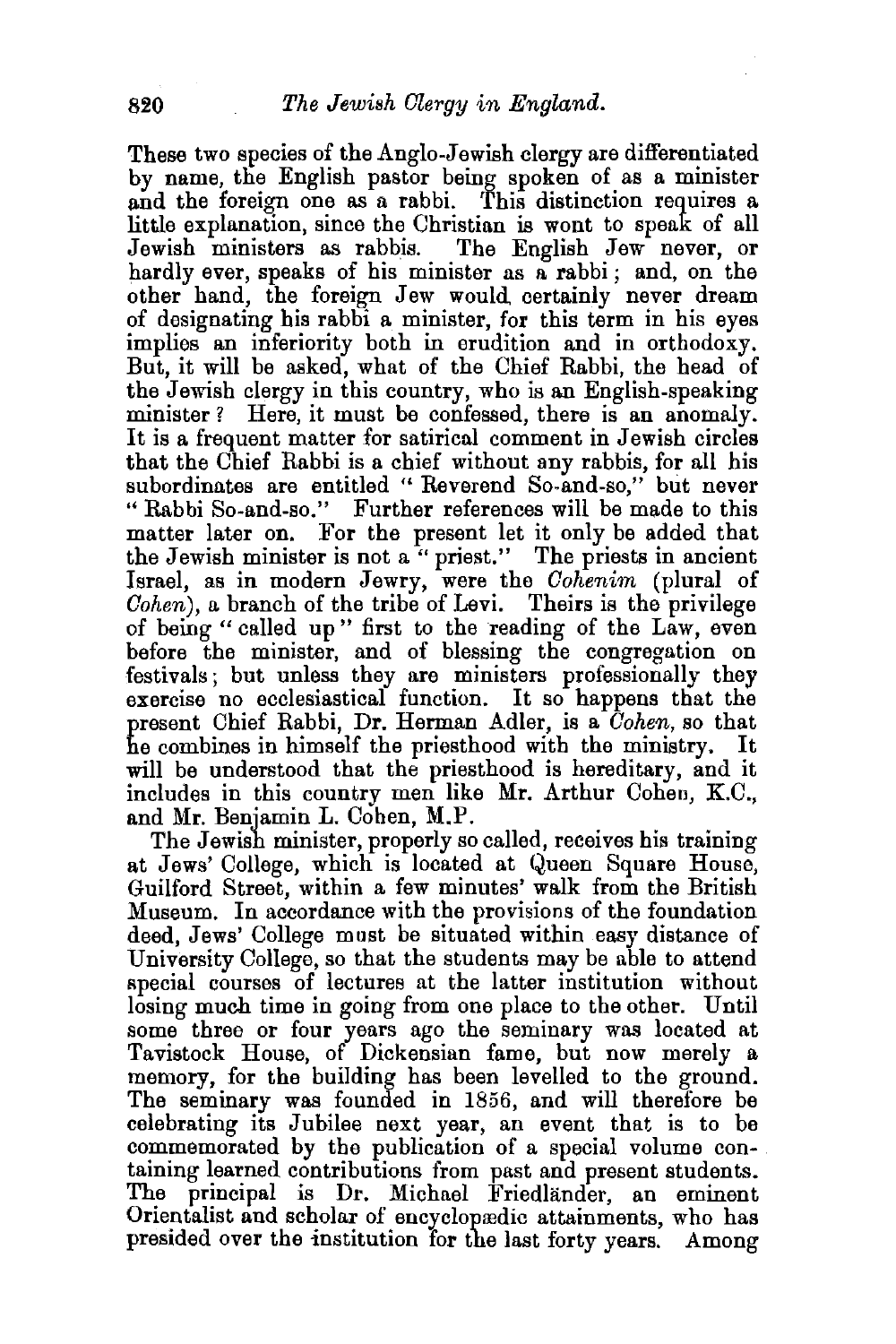his many works may be mentioned his "Essays on the Writings of Abraham Ibn Ezra,'' a translation of Ibn Ezra's commentary on Isaiah, a compendium on "The Jewish Religion," and a translation from the original Arabic of Maimonides' "Guide of the Perplexed." The last-named work has recently been reprinted, in response to a growing demand, by Messrs. Routledge.

The curriculum of Jews' College is very comprehensive, for in addition to the instruction in specifically Jewish lore, the students are also prepared for the Arts degree of the London University. Admission to the College is obtained on passing the London Matriculation and an entrance Hebrew examina-Candidates are prepared for both of these tests in the preparatory class attached to the institution, in which a complete secular as well as religious education is given. The College, which consists, therefore, entirely of undergraduates and graduates, is divided into three divisions. In the junior division students are prepared for the Intermediate Arts  $Examination$  as well as for the examination entitling them to the certificate of Associate of Jews' College. This latter examination consists of ten different subjects, which thus show the variety and the multiplicity of the disciplines that the Jewish theological student must pass through. religion he must show a systematic knowledge of Judaism as well as the special knowledge of a specified text-book, such as the manual by Babja ibn Pakuda (eleventh century) "Duties of the Heart." In history he must know the outlines of Jewish history and literature, and he must be able to translate and expound set books of the Old Testament as well as the commentaries of Rasbi (eleventh century) and of Moses Mendelssohn on the Pentateuch. In liturgy, translation of the Festival Prayer-Book is required, and in grammar questions are set on Hebrew and Aramaic accidence and syntax, in addition to a piece of Hebrew composition. In Rabbinical subjects there are two parts—the Talmud and the medieval religio-legal code-books. In the former the candidate must know one order of the Mishna, as well as one tractate of the Gemara with commentaries, and be able to expound easy unprepared passages of the Talmud. In the legalistic lore, books or portions of books are specified each year. So far the examination has to deal with the general<br>intellectual equipment of the future minister. He must. intellectual equipment of the future minister. however, also show his competence in the practical duties of the Jewish minister. One of these is the reading of the Law from the parchment scroll, which has neither vowels, nor singing accents, nor even the division of verses. The Law is thus read, or rather cantillated, according to the traditional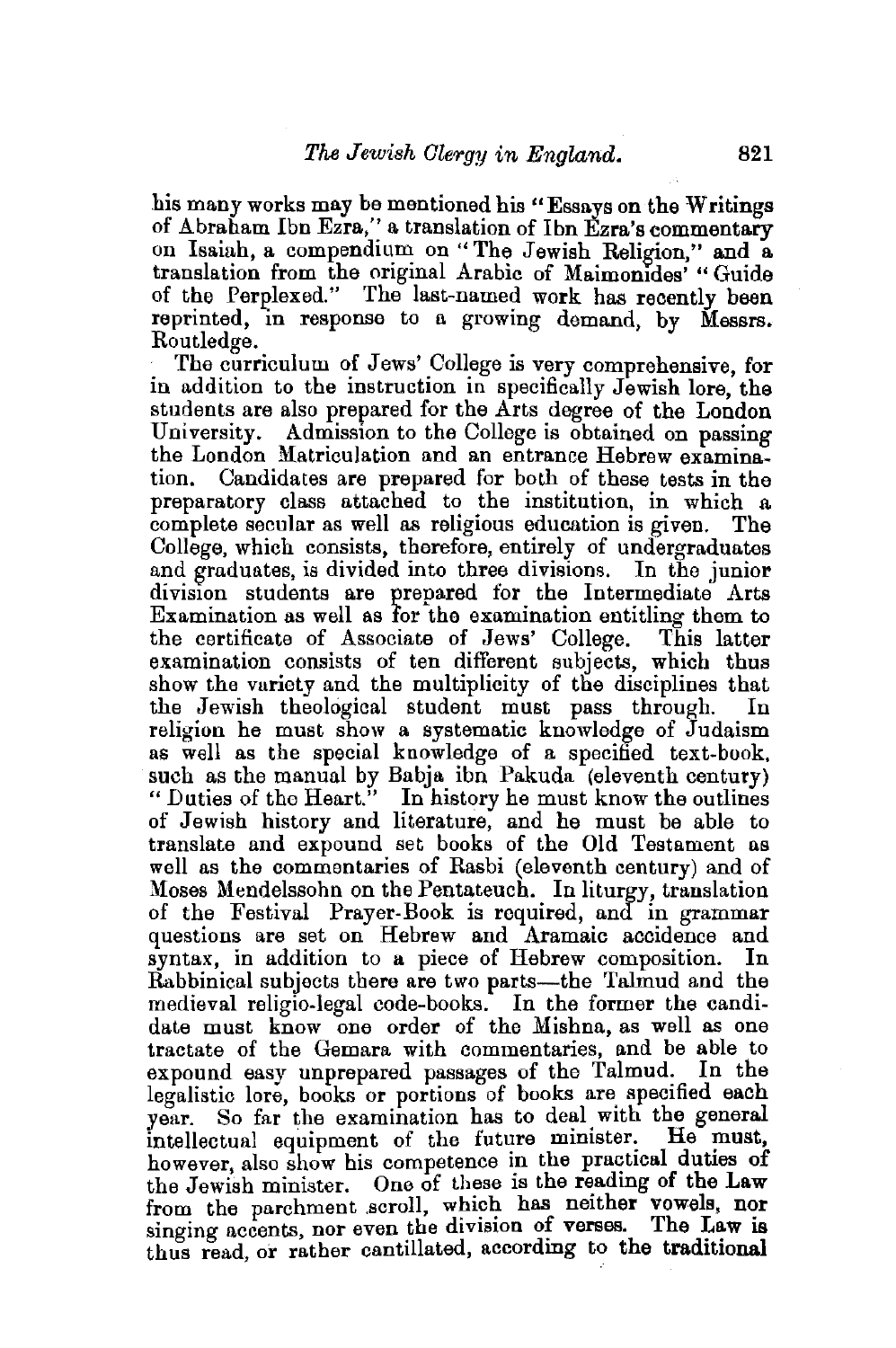air in the synagogue on Sabbaths, fasts and feasts, and on Mondays and Thursdays; and the candidate for the Associateship of Jews' College must show himself competent to cantillate ten weekly portions, and the first section of all the fifty-four portions of the Pentateuch. He has, moreover, to prepare and deliver a sermon on some given text or theme.

In the senior division the students are prepared for the London B.A. examination, and for the examination entitling them to the certificate of Fellow of Jews' College. In religious philosophy they must possess a thorough knowledge of two of the following works: Maimonides' "Book of Instruction," "Eight Chapters" (a psychological excursus)," Guide of the Perplexed" (each part counted as one work); Jehuda Halevi's "Kuzri"; Ibn Gabirol's "Fount of Life"; Soadiah's "Beliefs and Opinions"; and Albo's "Principles" (each part counted as one work). In history a general knowledge of Jewish history and literature and a thorough knowledge of one epoch are demanded. In the Bible a general knowledge of contents, composition, authorship, age, etc., of each book is required, in addition to translation and a thorough knowledge of one book, with its ancient and modern versions. Of Commentaries, Rashi on the Pentateuch is required, as well as two of the following : Mendelssohn, Ibn Ezra, Kimchi, Rashbam, Abarbanel on one of the books of the Prophets or of the Hagiographa. Candidates must also have a thorough knowledge of two tractates with their principal commentaries, and of specified religio - legal code- books. They must be possessed of an advanced knowledge of Hebrew and Aramaic grammar, and must prepare and deliver a sermon on some given text or theme.

In addition to the subjects already indicated, students are given special instruction in elocution, with a view to effective delivery in preaching, and they are also trained in the traditional intonation of the synagogue prayers by an acting precentor. Hitherto they prepared for the ordinary Arts degree of London University; but since the institution a few years ago at this University of an Oriental Language School, the students are prepared for the Honours B.A. examination in Hebrew and Aramaic (including Syriac). The first time this examination was held was last October, and it is noteworthy that the only candidates were four students of the Jewish seminary, all of whom passed. A further remarkable ·circumstance is the fact that this number exceeded that of the successes in any other single Honours school of the Arts Faculty last year.

During his student days the future minister has many opportunities for the practice of clerical duties. He is fre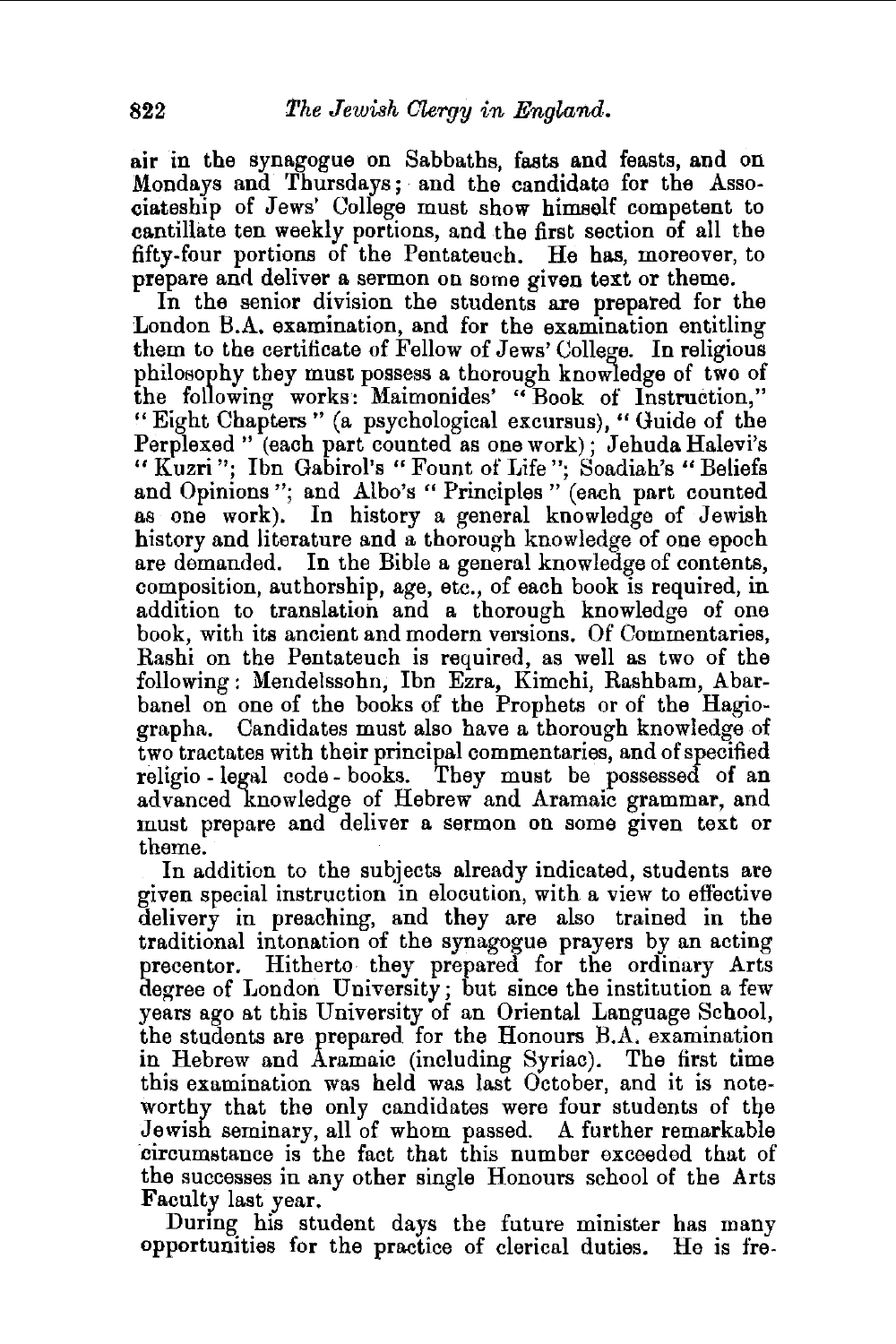quently invited to occupy the pulpit of some absent minister and deliver a sermon to a sympathetic yet critical congregation. An event of this kind is previously announced in the Jewish press, and it attracts to the particular synagogue the friends and admirers of the visiting preacher. On festivals there is a special demand for the budding cleric, particularly on the New Year and the Day of Atonement, when every atudent is required to preach and to conduct part of the service at the numerous temporary places of worship that are formed for the due observance of those solemn days. The recent innovation of choral services for children on the Sunday -of Chanukah (the festival week in December commemorating the exploits of the Maccabees), as well as the special services held to voice the claims of the Hospital Sunday Fund, likewise afford an occasion when the student has a foretaste of his future career.

As a rule, the student of Jews' College seeks an incumbency .as soon as he graduates, if he does not actually accept a position even before he can proceed to his degree. To such .an extent does this prevail that until lately no post-graduate .course was provided, though graduates might receive special tuition in any branch of Hebrew study that they chose to pursue. The transition from the *status pupillaris* to the Judaism knows nothing of taking Holy Orders. A student who has received a theological training, and has proved him- .self possessed of the necessary qualifications, is appointed minister of a synagogue either by Its board of management or by a majority of the congregation (in case there are rival candidates), and then he assumes the prefix "Reverend." On more than one occasion the Jewish press has contained the announcement that the Chief Rabbi has "ordained" a minister-elect with the title "Reverend." The ceremony implied in this statement at once evoked protests from the intellectual section of the community, since it has no basis -either in law or tradition. The Anglo- Jewish minister's designation as Reverend is simply a case of assimilation to the customs of the predominant religious denomination of this country. In France the Jewish minister is "Rabbin," in Germany he is "Rabbiner," in America he is "Rabbi," but in

England he is simply " Reverend." . The anomaly here presented has been a bone of contention for many years in Anglo-Jewry. Matters were brought to a head by a movement led by Professor Israel Gollancz, Secretary of the British Academy, who urged the necessity of theological students as well as acting ministers qualifying for the ancient title of Rabbi by a special examination. On the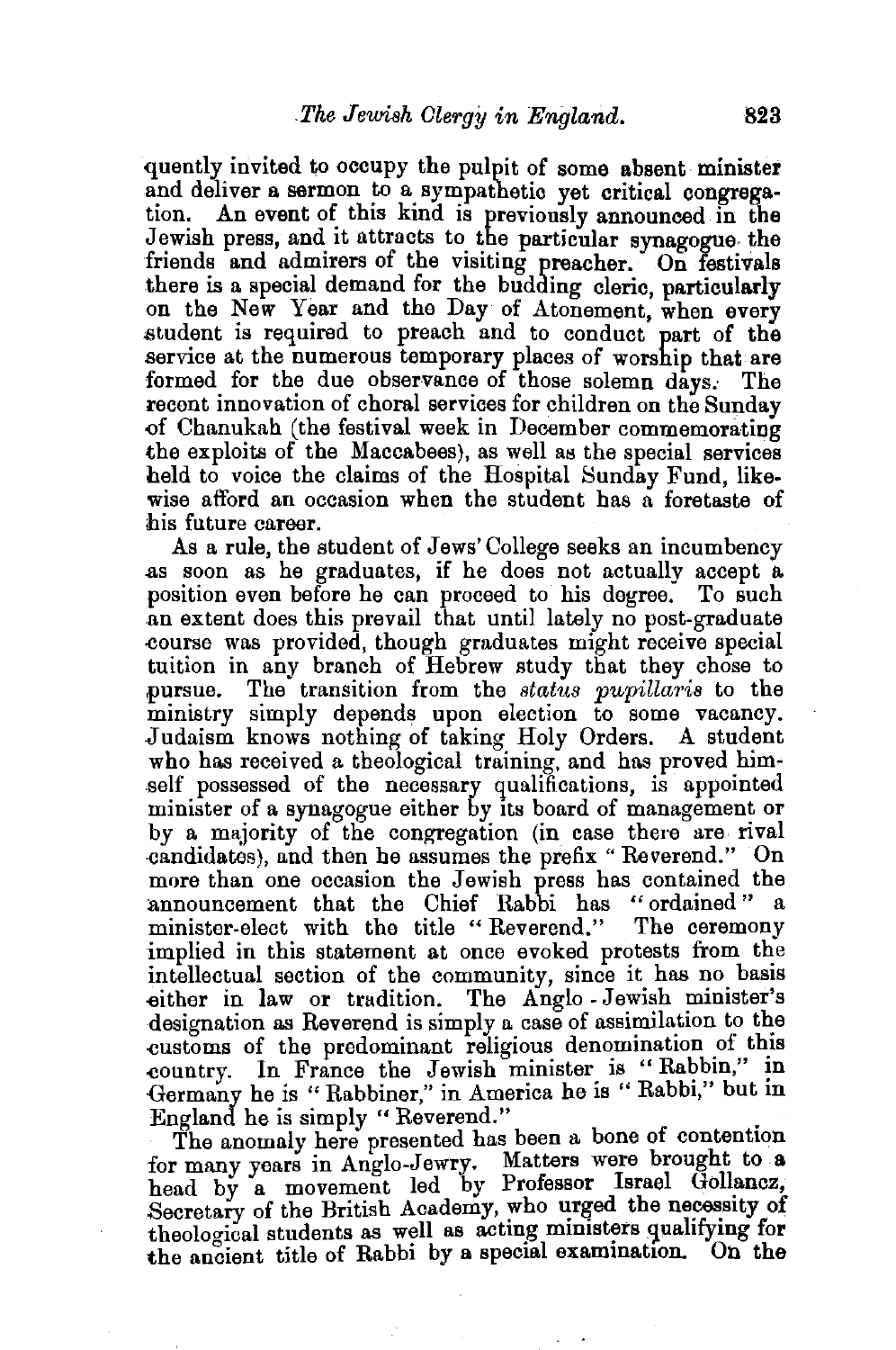Continent the custom has prevailed from the earliest times of conferring this title upon anyone who has shown himself, after a searching test, intimately conversant with Rabbinic lore, and competent to decide in matters of Jewish legal and religious practice. To satisfy this test with any degree of competency demands a few years' arduous study as well as a personal acquaintance with the minutiæ of such practical aspects of Jewish law as those relating to the rite of circumcision, the slaughtering of animals and fowls for food, the fitness (or state of being *Kosher)* of any article of food, the granting of divorce, besides a multitude of other matters concerning which there is a universally accepted authoritative code-book (called the "Shulchan Aruch," "The Table Prepared," compiled in the sixteenth century), with its numerous divisions and chapters, and paragraphs of regulations and prescriptions, and commentaries in the form of supplementary decisions. As a matter of fact, a few Anglo-Jewish ministers attached to English-speaking congregations have acquired the " Rabbinical diploma" abroad, among them being the Rev. Professor Herman Gollancz, a brother of Professor Israel Gollancz. But the latter wished to make it possible for every student of Jews' College to qualify for the distinction immediately after graduating. As a result of his advocacy, a scheme was adopted some two years ago for the holding of a special examination within the College for students desirous of obtaining the Rabbinical diploma. A special class has been formed for intending candidates, though until the present no call has been made for the holding of the examination. It is noteworthy, however, that even those who possess the diploma in this country are still called merely "Reverend," and without a reference to their biography in the "Jewish Year-Book," one would not know that they are entitled to any other designation.

There is nothing in the foundation deeds of Jews' College, so far as can be ascertained, that compels the instruction to be of an orthodox character. But the fact that the Chief Rabbi is also president of the seminary emphasizes what would perhaps be the rule in any case-namely, that the training imparted is that of a thoroughly traditional and orthodox kind, inasmuch as the great bulk of the congregations that the student will serve are of a conservative tendency. Nevertheless, there have been several cases of Jews' College students proceeding to " Reform " pulpits, either from the very start, or after occupying an orthodox position. The horizon of the seminarists is not bounded by the United Kingdom, for many of them have gone out to the Colonies-to Buluwayo and Johannesburg, Sydney and Toronto-as well as to the United